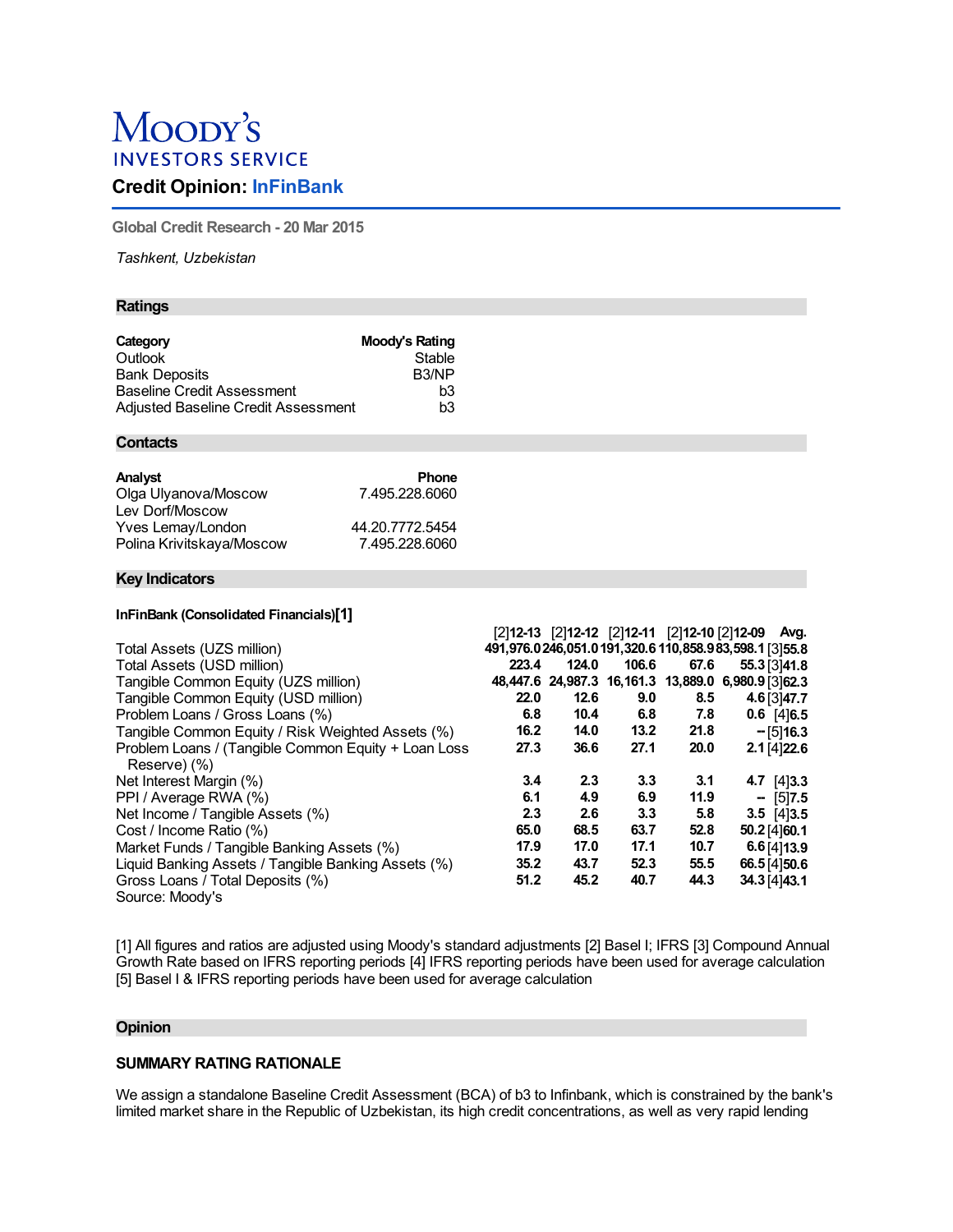growth resulting in the unseasoned nature of the bank's loan book. Another factor weighing on Infinbank's BCA is its involvement in related-party lending. The bank's BCA is underpinned by its sound profitability metrics and stable liquidity profile.

Infinbank's long-term global local currency (GLC) deposit rating is B3. This is based on the bank's long-term standalone credit assessment of b3 and does not incorporate any probability of external support.

## INFINBANK's RATING IS CONSTRAINED BY UZBEKISTAN's MACRO PROFILE OF VERY WEAK+

Major challenges to Uzbek banks' operating conditions are posed by the country's very low institutional strength and high susceptibility to event risk stemming from Uzbekistan's domestic political situation. At the same time, the country's small but relatively resilient and diversified economy helps to support local banks' operations. Credit conditions do not trigger excessive risks: despite relatively rapid credit growth, the economy remains underbanked. Bank funding benefits from a relatively stable and growing supply of domestic deposits, particularly corporate deposits. The short-term nature of these deposits is partially offset by long-term facilities that the government and international financial institutions provide to banks for long-term investment projects.

The structure of the banking industry in Uzbekistan creates certain risks. Five large state-controlled institutions dominate the sector, which raises entry barriers for other participants and distorts competition. These statecontrolled banks are heavily exposed to state-controlled companies, with a substantial portion of loans disbursed in response to government policy initiatives rather than pure business considerations. Given the aggregate market share of state-controlled banks, these deficient credit underwriting practices have a negative effect on the sector as a whole. The government also regularly intervenes in the strategies and day-to-day activities of both stateowned and other local banks.

## **Rating Drivers**

- Rapid growth of the bank's loan book raises concerns about loan seasoning, single-name credit concentrations are high while loan loss reserves are insufficient

- Involvement in related-party lending

- Capital adequacy benefits from new injections, but quality of capital is under pressure from the material level of investments in fixed assets

- Sound recurring profitability supported by a sizeable fee-and-commission component
- Sufficient liquidity cushion addresses the potential risks of sudden chunky withdrawals by the bank's depositors

## **Rating Outlook**

All of the bank's ratings carry a stable outlook.

## **What Could Change the Rating - Up**

Infinbank's rating has limited upside potential at its current level given the bank's rapid lending growth and the unseasoned nature of its loan book. Any upward pressure on the rating might develop if the bank were to reduce its related-party exposure, as well as credit concentrations, and lengthen the maturity of its funding base, while simultaneously maintaining stable and sound financial fundamentals.

## **What Could Change the Rating - Down**

Negative pressure could be exerted on Infinbank's standalone rating as a result of (1) any failure by the bank's shareholders to support the institution's rapid growth by additional capital injections; and (2) any notable increase in asset or liability concentrations. Further increase in the volume of related-party business represents another factor that could have an adverse impact on Infinbank's rating.

## **DETAILED RATING CONSIDERATIONS**

RAPID GROWTH OF THE BANK'S LOAN BOOK RAISES CONCERNS ABOUT LOAN SEASONING, SINGLE-NAME CREDIT CONCENTRATIONS ARE HIGH WHILE LOAN LOSS RESERVES ARE INSUFFICIENT

In accordance with Infinbank's statutory accounting statements at year-end 2014, the bank has no overdue loans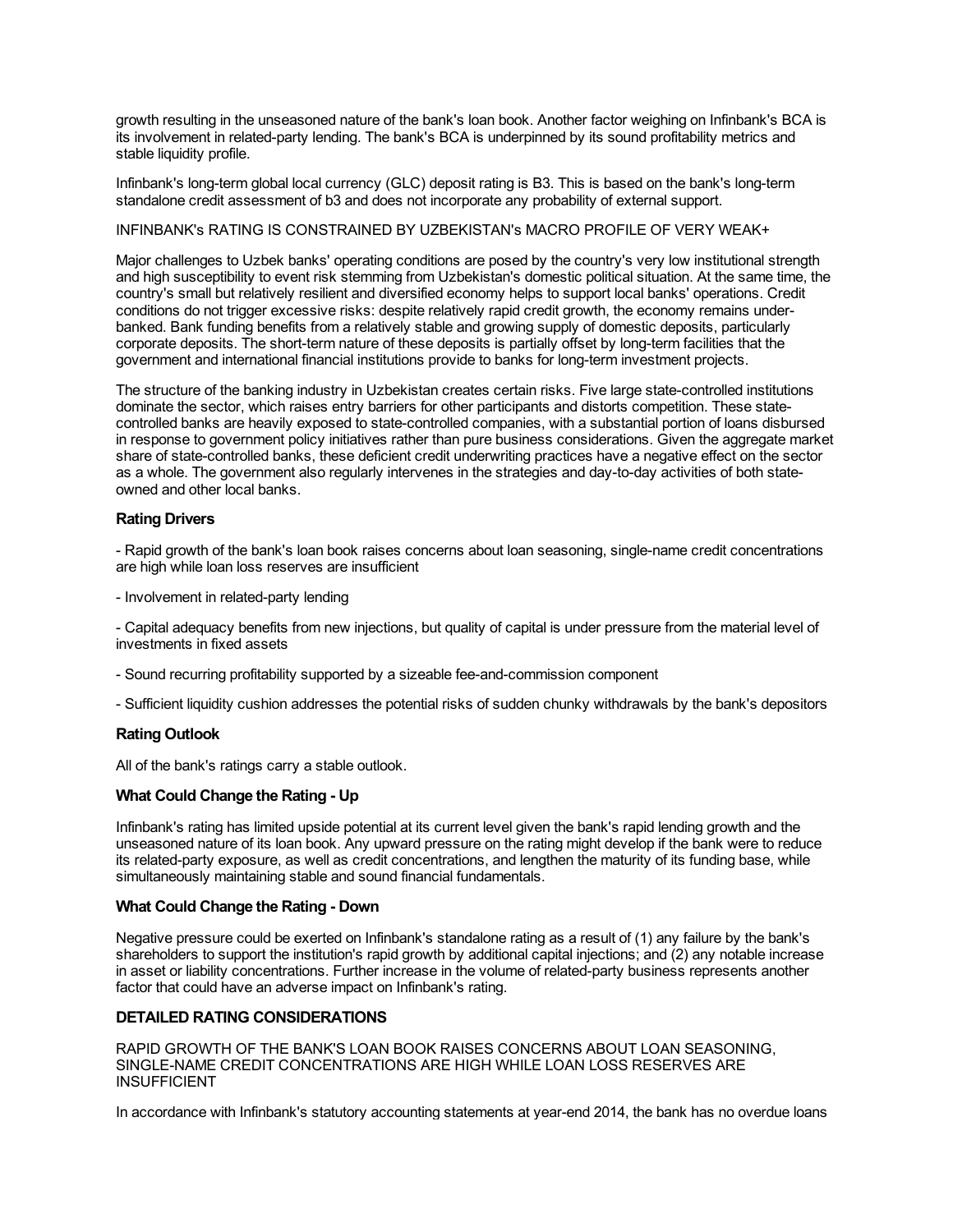at this reporting date. At the same date its loan loss reserve-to-total gross loans ratio stood at 0.02%, according to statutory financials. However, we note that Infinbank posts 3-years average loan growth rate of over 75%, which will likely lead to deterioration of asset quality metrics as the growth decelerates and/or the rapidly augmented loan book starts to mature.

The IFRS data provide more conservative picture of the bank's asset quality. According to the latest available IFRS report at year-end 2013, there were no past due non-impaired loans at that reporting date, but impaired loans amounted to 6.8% of total gross loans (having decreased by 35%). We note the low level of loan loss reserve (LLR) accumulated by Infinbank under IFRS: at year-end 2013, these covered only 16% of impaired loans, which, in our opinion, fails to address the pace of growth of the loan book and the bank's high credit risk concentrations.

Single-name concentration in Infinbank's loan portfolio is also high. According to statutory accounting statements, the aggregate credit exposure to the top 20 borrowers amounted to 55% of total gross loans or 197% of the bank's statutory Tier 1 capital at year-end 2014. Industry concentration does not appear significant, with the largest exposure to the manufacturing sector (according to statutory accounting statements as at year-end 2014 - 64% of total gross loans) being fairly well diversified internally.

## INVOLVEMENT IN RELATED-PARTY LENDING

Infinbank's ownership structure includes a number of legal entities and individual shareholders; one of these individuals (Mr F.D. Mamadjanov) owns a blocking stake in the bank (according to the bank, at 29 November 2014: 35.39%). We note the significant increase in the banks related-party lending (according to statutory accounting statements: 82% of statutory Tier 1 capital at year-end 2014 up from 41% reported at year-end 2013), which poses asset quality risks and questions the bank's corporate governance practices. We apply a downward adjustment to Infinbank's BCA on the "Corporate Behavior" factor to reflect the high level of related-party lending.

#### CAPITAL ADEQUACY BENEFITS FROM NEW INJECTIONS, BUT QUALITY OF CAPITAL IS UNDER PRESSURE FROM THE MATERIAL LEVEL OF INVESTMENTS IN FIXED ASSETS

At year-end 2014, the bank's statutory Tier 1 and total capital ratios stood at 15.0% and 12.2%, respectively, underpinned by strong internal capital generation and capital injections from the shareholders who also reinvested their dividends back to the bank. We view positively the commitment of Infinbank's shareholders to retain capital in the bank, and we expect that regular capital contributions will be required going forward in order to bolster the bank's business expansion (during 2014, the bank's gross loan book, as reported under local GAAP, increased by 56%). On a critical note, the quality of Infinbank's capital remains under pressure from the material level of relatedparty lending and high investments in fixed assets (82% and 96%, respectively, of the bank's statutory Tier 1 capital at year-end 2014, as reported under local GAAP).

#### SOUND RECURRING PROFITABILITY SUPPORTED BY SIZEABLE FEE-AND-COMMISSION COMPONENT

According to statutory accounting statements, Infinbank reported net profit of UZS9.5 billion (\$3.9 million) for 2014, which translates into ROAA of 2.0% and ROAE of 16.6%. The bank's profitability is supported by healthy core income generation capacity - net interest income and net fees and commissions accounted for 25% and 58% of total operating earnings in 2014. This proportion is mainly a reflection of Infinbank's accounting policies whereby, being actively involved in documentary and trade finance business, and in particular - issuance of covered letters of credit, the bank accounts the cost of respective customer deposits as interest expense whereas all income on documentary business is accounted under fees-and-commission caption. We expect Infinbank to continue demonstrating strong profitability going forward, although we caution that the bank's operations are largely concentrated on only a handful of key clients, rendering its performance vulnerable to any potential negative developments that may affect these clients' businesses or relationships with the bank.

## SUFFICIENT LIQUIDITY CUSHION ADDRESSES THE POTENTIAL RISKS OF SUDDEN CHUNKY WITHDRAWALS BY THE BANK'S DEPOSITORS

Infinbank's funding base is mainly composed of customer accounts (69% of total non-equity funding at year-end 2014, according to statutory financial report). We note some concentration in the bank's customer base: according to the latest available IFRS report at year-end 2013, top 9 depositors accounted for 34% of the total, and according to the bank's data the top three names amounted for at least 10% of its total deposit funding as at the same reporting date. At year-end 2014 (according to statutory financials), "on demand" accounts represented 53% of total customer funding. Overall, only 41% of Infinbank's liabilities had contractual duration of more than one month at year-end 2014 (although the volume of stable customer balances is actually higher); therefore, the bank has to maintain an adequate liquidity cushion (cash and interbank placements amounted to 36% of total assets at year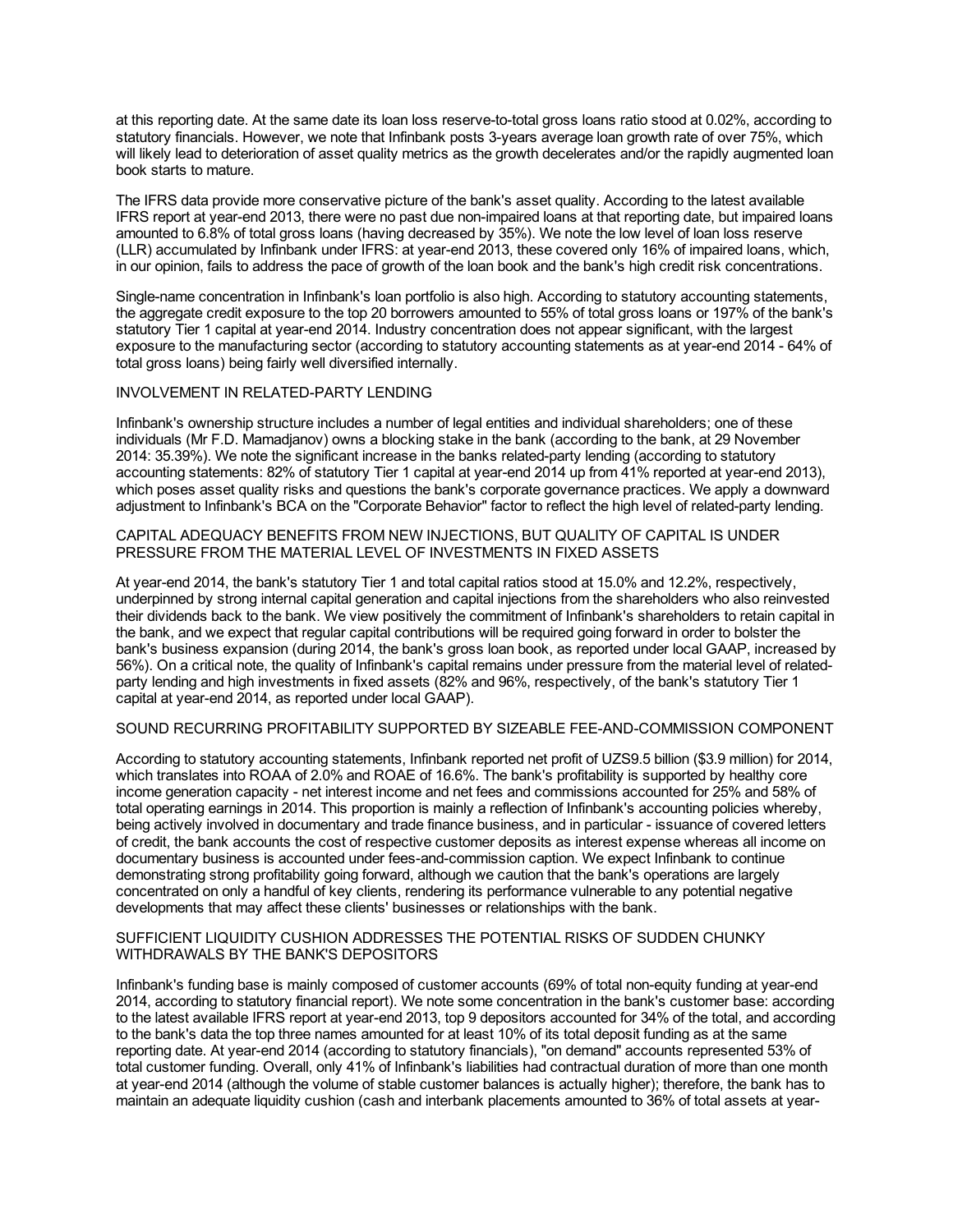end 2014) to mitigate the potential risks of outflow of customer funds.

## NOTE ON DATA

Unless noted otherwise, data in this report is sourced from company reports and our Banking Financial Metrics. All figures are based on our own chart of account, and are adjusted for analytical purposes. Please refer to the document entitled "Financial Statement Adjustments in the Analysis of Financial Institutions" published on 19 December 2013.

## **Notching Considerations**

Infinbank's Global Local Currency (GLC) Deposit Ratings of B3/Not Prime are based solely on its b3 BCA.

## **Foreign Currency Deposit Rating**

Infinbank's foreign currency deposit ratings are B3/Not Prime, in line with the bank's GLC deposit ratings.

## About Moody's Bank Scorecard

Our Scorecard is designed to capture, express and explain in summary form our Rating Committee's judgment. When read in conjunction with our research, <sup>a</sup> fulsome presentation of our judgment is expressed. As <sup>a</sup> result, the output of our Scorecard may materially differ from that suggested by raw data alone (though it has been calibrated to avoid the frequent need for strong divergence). The Scorecard output and the individual scores are discussed in rating committees and may be adjusted up or down to reflect conditions specific to each rated entity.

#### **Rating Factors**

**InFinBank**

| <b>Macro Factors</b>          |             |
|-------------------------------|-------------|
| <b>Weighted Macro Profile</b> | Very Weak + |

| <b>Financial Profile</b>                                  |                       |                                          |                            |                           |                   |                              |
|-----------------------------------------------------------|-----------------------|------------------------------------------|----------------------------|---------------------------|-------------------|------------------------------|
| <b>Factor</b>                                             | <b>Historic Ratio</b> | <b>Macro</b><br>Adjusted<br><b>Score</b> | <b>Credit Trend</b>        | Assigned Score Key driver | #1                | Key driver #2                |
| <b>Solvency</b>                                           |                       |                                          |                            |                           |                   |                              |
| <b>Asset Risk</b>                                         |                       |                                          |                            |                           |                   |                              |
| Problem Loans / Gross<br>Loans                            | 8.0%                  | caa2                                     |                            | caa1                      | Loan<br>growth    | Single name<br>concentration |
| <b>Capital</b>                                            |                       |                                          |                            |                           |                   |                              |
| TCE / RWA                                                 | 16.2%                 | ba3                                      | ↓↓                         | b2                        | Expected<br>trend |                              |
| Profitability                                             |                       |                                          |                            |                           |                   |                              |
| Net Income / Tangible<br>Assets                           | 2.3%                  | ba3                                      |                            | ba3                       | Expected<br>trend |                              |
| <b>Combined Solvency Score</b>                            |                       | b2                                       |                            | b2                        |                   |                              |
| Liquidity                                                 |                       |                                          |                            |                           |                   |                              |
| <b>Funding Structure</b>                                  |                       |                                          |                            |                           |                   |                              |
| Market Funds / Tangible<br><b>Banking Assets</b>          | 17.9%                 | b <sub>3</sub>                           | $\uparrow \uparrow$        | b2                        |                   |                              |
| <b>Liquid Resources</b>                                   |                       |                                          |                            |                           |                   |                              |
| Liquid Banking Assets /<br><b>Tangible Banking Assets</b> | 35.2%                 | b2                                       | $\leftarrow$ $\rightarrow$ | b2                        |                   |                              |
| <b>Combined Liquidity Score</b>                           |                       | b <sub>3</sub>                           |                            | b2                        |                   |                              |

**Financial Profile b2**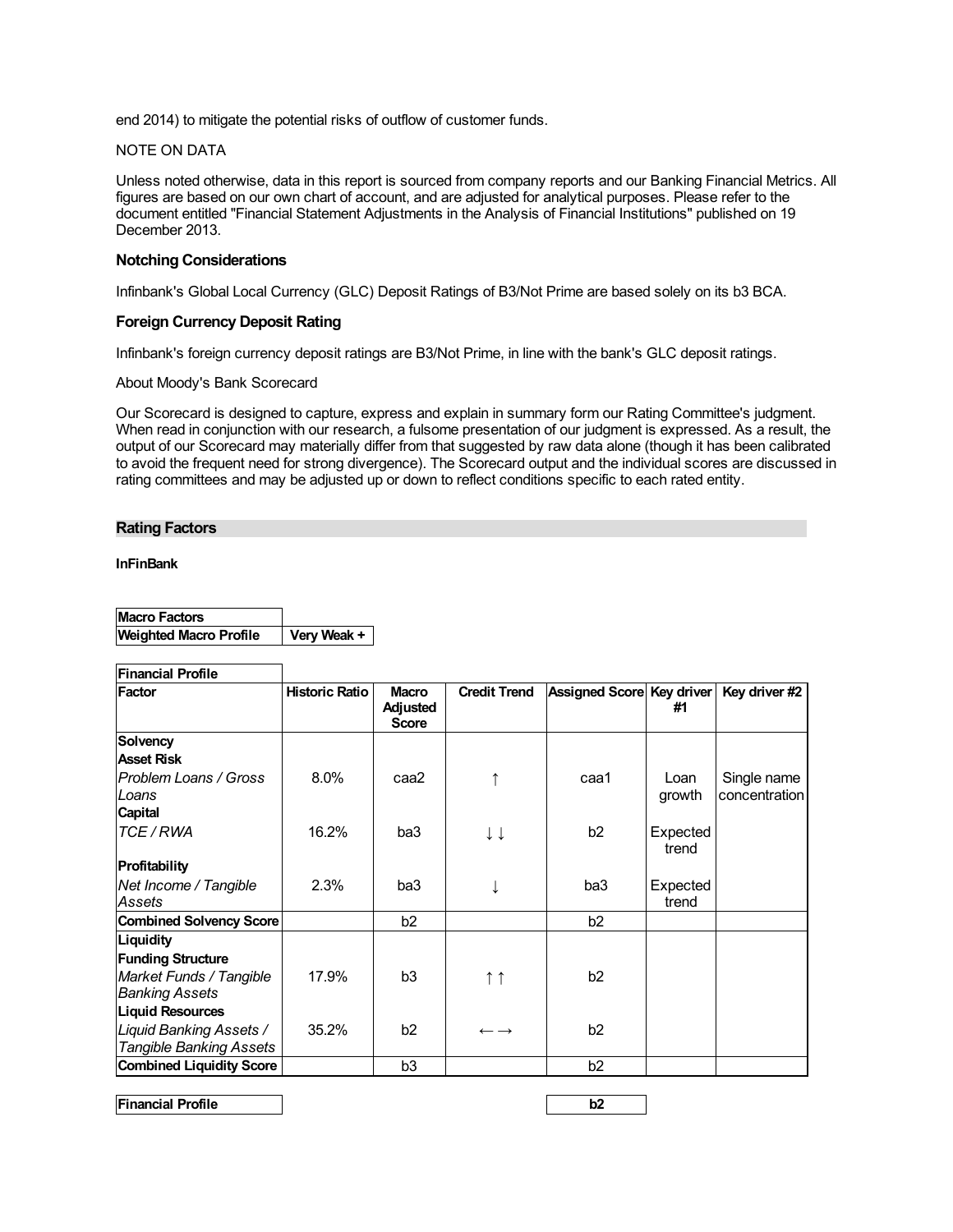| <b>Qualitative Adjustments</b>           | Adjustment  |
|------------------------------------------|-------------|
| <b>Business Diversification</b>          |             |
| Opacity and Complexity                   | 0           |
| Corporate Behavior                       | -1          |
| Total Qualitative<br><b>Adjustments</b>  | $\cdot$ 1   |
| Sovereign or Affiliate<br>constraint     |             |
| Scorecard Calculated<br><b>BCA</b> range | $b2 - caa1$ |
| <b>Assigned BCA</b>                      | b3          |
| Affiliate Support notching               | 0           |
| <b>Adjusted BCA</b>                      | b3          |

| <b>Instrument Class</b> | <b>Loss Given</b><br><b>Failure</b><br>notchina | Additional<br>notching | Preliminary<br>Rating<br>Assessment | Government<br>Support<br>notching | Local<br>Currency<br>rating | <b>Foreign</b><br>Currency<br>rating |
|-------------------------|-------------------------------------------------|------------------------|-------------------------------------|-----------------------------------|-----------------------------|--------------------------------------|
| Deposits                |                                                 |                        | b3                                  |                                   | B3                          | B3                                   |

This publication does not announce a credit rating action. For any credit ratings referenced in this publication, please see the ratings tab on the issuer/entity page on [http://www.moodys.com](http://www.moodys.com/) for the most updated credit rating action information and rating history.

> Moody's **INVESTORS SERVICE**

© 2015 Moody's Corporation, Moody's Investors Service, Inc., Moody's Analytics, Inc. and/or their licensors and affiliates (collectively, "MOODY'S"). All rights reserved.

CREDIT RATINGS ISSUED BY MOODY'S INVESTORS SERVICE, INC. AND ITS RATINGS AFFILIATES ("MIS") ARE MOODY'S CURRENT OPINIONS OF THE RELATIVE FUTURE CREDIT RISK OF ENTITIES, CREDIT COMMITMENTS, OR DEBT OR DEBT-LIKE SECURITIES, AND CREDIT RATINGS AND RESEARCH PUBLICATIONS PUBLISHED BY MOODY'S ("MOODY'S PUBLICATIONS") MAY INCLUDE MOODY'S CURRENT OPINIONS OF THE RELATIVE FUTURE CREDIT RISK OF ENTITIES, CREDIT COMMITMENTS, OR DEBT OR DEBT-LIKE SECURITIES. MOODY'S DEFINES CREDIT RISK AS THE RISK THAT AN ENTITY MAY NOT MEET ITS CONTRACTUAL, FINANCIAL OBLIGATIONS AS THEY COME DUE AND ANY ESTIMATED FINANCIAL LOSS IN THE EVENT OF DEFAULT. CREDIT RATINGS DO NOT ADDRESS ANY OTHER RISK, INCLUDING BUT NOT LIMITED TO: LIQUIDITY RISK, MARKET VALUE RISK, OR PRICE VOLATILITY. CREDIT RATINGS AND MOODY'S OPINIONS INCLUDED IN MOODY'S PUBLICATIONS ARE NOT STATEMENTS OF CURRENT OR HISTORICAL FACT. MOODY'S PUBLICATIONS MAY ALSO INCLUDE QUANTITATIVE MODEL-BASED ESTIMATES OF CREDIT RISK AND RELATED OPINIONS OR COMMENTARY PUBLISHED BY MOODY'S ANALYTICS, INC. CREDIT RATINGS AND MOODY'S PUBLICATIONS DO NOT CONSTITUTE OR PROVIDE INVESTMENT OR FINANCIAL ADVICE, AND CREDIT RATINGS AND MOODY'S PUBLICATIONS ARE NOT AND DO NOT PROVIDE RECOMMENDATIONS TO PURCHASE, SELL, OR HOLD PARTICULAR SECURITIES. NEITHER CREDIT RATINGS NOR MOODY'S PUBLICATIONS COMMENT ON THE SUITABILITY OF AN INVESTMENT FOR ANY PARTICULAR INVESTOR. MOODY'S ISSUES ITS CREDIT RATINGS AND PUBLISHES MOODY'S PUBLICATIONS WITH THE EXPECTATION AND UNDERSTANDING THAT EACH INVESTOR WILL, WITH DUE CARE, MAKE ITS OWN STUDY AND EVALUATION OF EACH SECURITY THAT IS UNDER CONSIDERATION FOR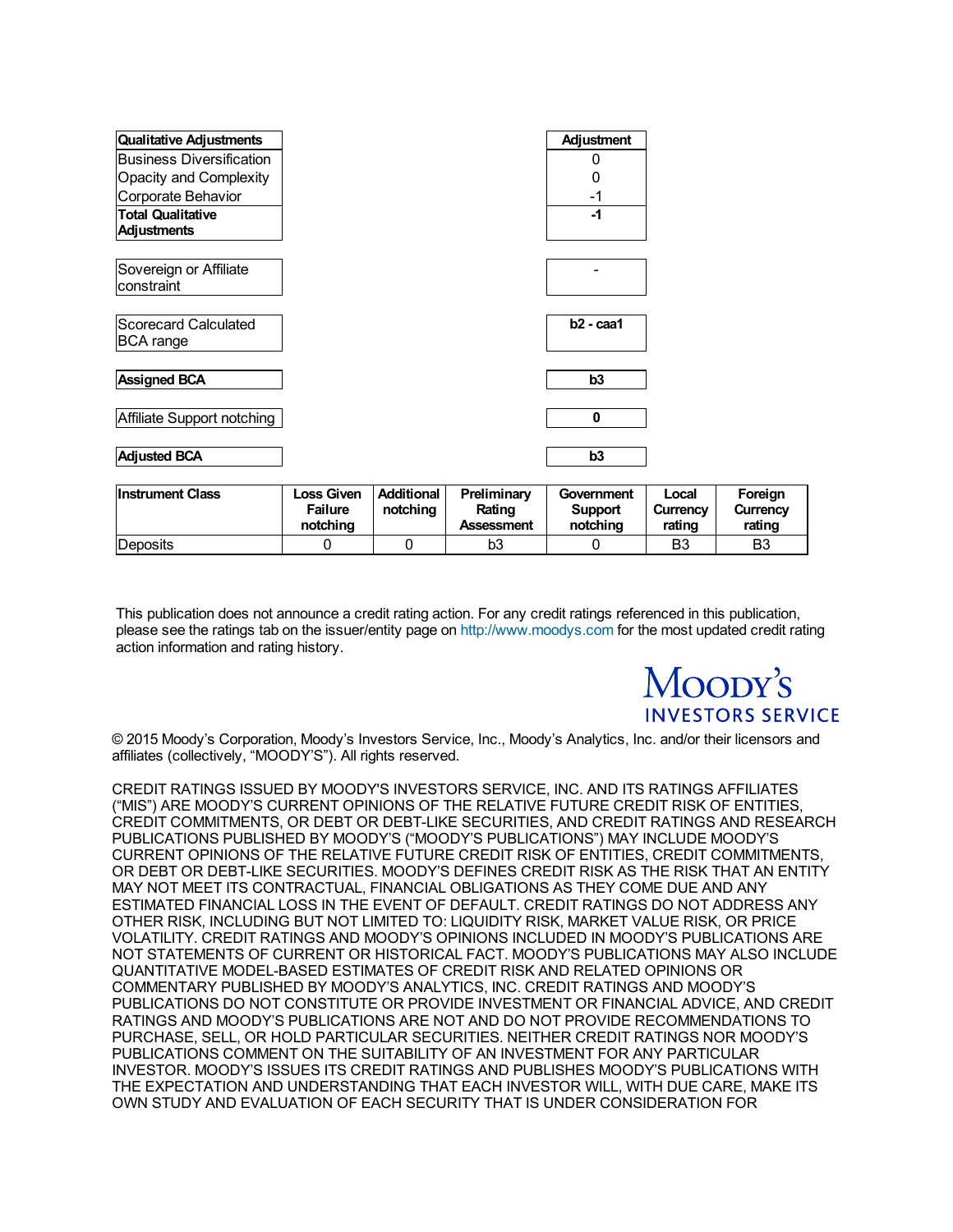## PURCHASE, HOLDING, OR SALE.

MOODY'S CREDIT RATINGS AND MOODY'S PUBLICATIONS ARE NOT INTENDED FOR USE BY RETAIL INVESTORS AND IT WOULD BE RECKLESS FOR RETAIL INVESTORS TO CONSIDER MOODY'S CREDIT RATINGS OR MOODY'S PUBLICATIONS IN MAKING ANY INVESTMENT DECISION. IF IN DOUBT YOU SHOULD CONTACT YOUR FINANCIAL OR OTHER PROFESSIONAL ADVISER.

ALL INFORMATION CONTAINED HEREIN IS PROTECTED BY LAW, INCLUDING BUT NOT LIMITED TO, COPYRIGHT LAW, AND NONE OF SUCH INFORMATION MAY BE COPIED OR OTHERWISE REPRODUCED, REPACKAGED, FURTHER TRANSMITTED, TRANSFERRED, DISSEMINATED, REDISTRIBUTED OR RESOLD, OR STORED FOR SUBSEQUENT USE FOR ANY SUCH PURPOSE, IN WHOLE OR IN PART, IN ANY FORM OR MANNER OR BY ANY MEANS WHATSOEVER, BY ANY PERSON WITHOUT MOODY'S PRIOR WRITTEN CONSENT.

All information contained herein is obtained by MOODY'S from sources believed by it to be accurate and reliable. Because of the possibility of human or mechanical error as well as other factors, however, all information contained herein is provided "AS IS" without warranty of any kind. MOODY'S adopts all necessary measures so that the information it uses in assigning a credit rating is of sufficient quality and from sources MOODY'S considers to be reliable including, when appropriate, independent third-party sources. However, MOODY'S is not an auditor and cannot in every instance independently verify or validate information received in the rating process or in preparing the Moody's Publications.

To the extent permitted by law, MOODY'S and its directors, officers, employees, agents, representatives, licensors and suppliers disclaim liability to any person or entity for any indirect, special, consequential, or incidental losses or damages whatsoever arising from or in connection with the information contained herein or the use of or inability to use any such information, even if MOODY'S or any of its directors, officers, employees, agents, representatives, licensors or suppliers is advised in advance of the possibility of such losses or damages, including but not limited to: (a) any loss of present or prospective profits or (b) any loss or damage arising where the relevant financial instrument is not the subject of a particular credit rating assigned by MOODY'S.

To the extent permitted by law, MOODY'S and its directors, officers, employees, agents, representatives, licensors and suppliers disclaim liability for any direct or compensatory losses or damages caused to any person or entity, including but not limited to by any negligence (but excluding fraud, willful misconduct or any other type of liability that, for the avoidance of doubt, by law cannot be excluded) on the part of, or any contingency within or beyond the control of, MOODY'S or any of its directors, officers, employees, agents, representatives, licensors or suppliers, arising from or in connection with the information contained herein or the use of or inability to use any such information.

NO WARRANTY, EXPRESS OR IMPLIED, AS TO THE ACCURACY, TIMELINESS, COMPLETENESS, MERCHANTABILITY OR FITNESS FOR ANY PARTICULAR PURPOSE OF ANY SUCH RATING OR OTHER OPINION OR INFORMATION IS GIVEN OR MADE BY MOODY'S IN ANY FORM OR MANNER WHATSOEVER.

Moody's Investors Service, Inc., a wholly-owned credit rating agency subsidiary of Moody's Corporation ("MCO"), hereby discloses that most issuers of debt securities (including corporate and municipal bonds, debentures, notes and commercial paper) and preferred stock rated by Moody's Investors Service, Inc. have, prior to assignment of any rating, agreed to pay to Moody's Investors Service, Inc. for appraisal and rating services rendered by it fees ranging from \$1,500 to approximately \$2,500,000. MCO and MIS also maintain policies and procedures to address the independence of MIS's ratings and rating processes. Information regarding certain affiliations that may exist between directors of MCO and rated entities, and between entities who hold ratings from MIS and have also publicly reported to the SEC an ownership interest in MCO of more than 5%, is posted annually at www.moodys.com under the heading "Investor Relations — Corporate Governance — Director and Shareholder Affiliation Policy."

For Australia only: Any publication into Australia of this document is pursuant to the Australian Financial Services License of MOODY'S affiliate, Moody's Investors Service Pty Limited ABN 61 003 399 657AFSL 336969 and/or Moody's Analytics Australia Pty Ltd ABN 94 105 136 972 AFSL 383569 (as applicable). This document is intended to be provided only to "wholesale clients" within the meaning of section 761G of the Corporations Act 2001. By continuing to access this document from within Australia, you represent to MOODY'S that you are, or are accessing the document as a representative of, a "wholesale client" and that neither you nor the entity you represent will directly or indirectly disseminate this document or its contents to "retail clients" within the meaning of